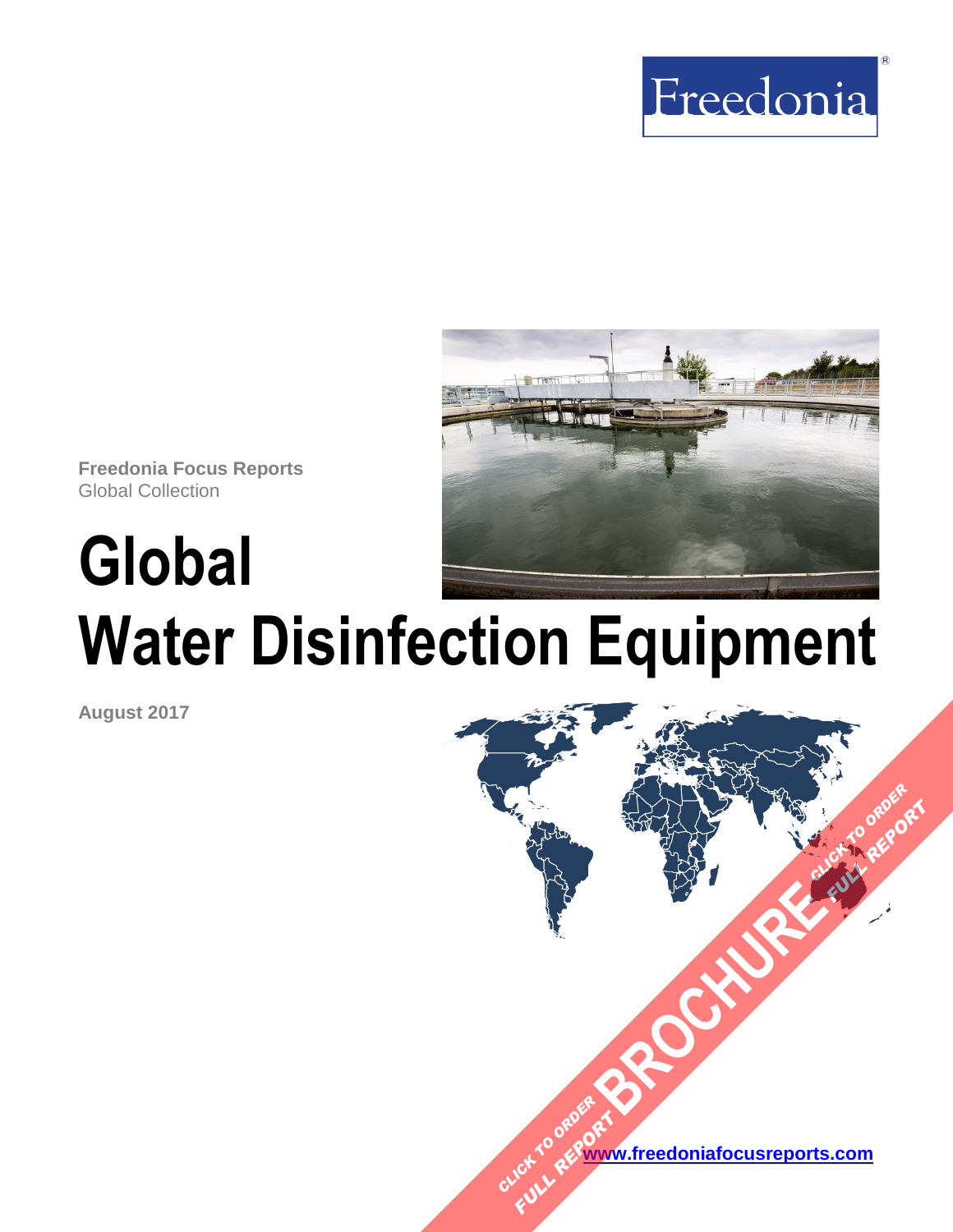# **Table of Contents**

| 1. Highlights                        |    |  |
|--------------------------------------|----|--|
| 2. Global Overview & Forecasts       | 6  |  |
| Demand by Product                    | 6  |  |
| <b>Chemical Generation Systems</b>   | 7  |  |
| <b>UV Equipment</b>                  | 8  |  |
| <b>Ozone Generation Equipment</b>    | 8  |  |
| <b>Other Products</b>                | 9  |  |
| Demand by Market                     | 11 |  |
| Municipal                            | 12 |  |
| <b>Commercial &amp; Residential</b>  | 12 |  |
| Manufacturing                        | 13 |  |
| <b>Other Markets</b>                 | 14 |  |
| 3. Regional Segmentation & Forecasts | 15 |  |
| <b>Regional Demand Overview</b>      | 15 |  |
| North America                        | 17 |  |
| Western Europe                       | 19 |  |
| Asia/Pacific                         | 21 |  |
| <b>Other Regions</b>                 | 23 |  |
| Central & South America              | 24 |  |
| Eastern Europe                       | 24 |  |
| Africa/Mideast                       | 24 |  |
| 4. Industry Structure                | 26 |  |
| <b>Industry Characteristics</b>      | 26 |  |
| Market Share                         | 27 |  |
| <b>SUEZ</b>                          | 28 |  |
| <b>Danaher Corporation</b>           | 29 |  |
| Industrie De Nora                    | 29 |  |
| 5. About This Report                 | 30 |  |
| Scope & Method                       | 30 |  |
| Sources                              | 31 |  |
| <b>Industry Codes</b>                | 31 |  |
| Resources                            | 32 |  |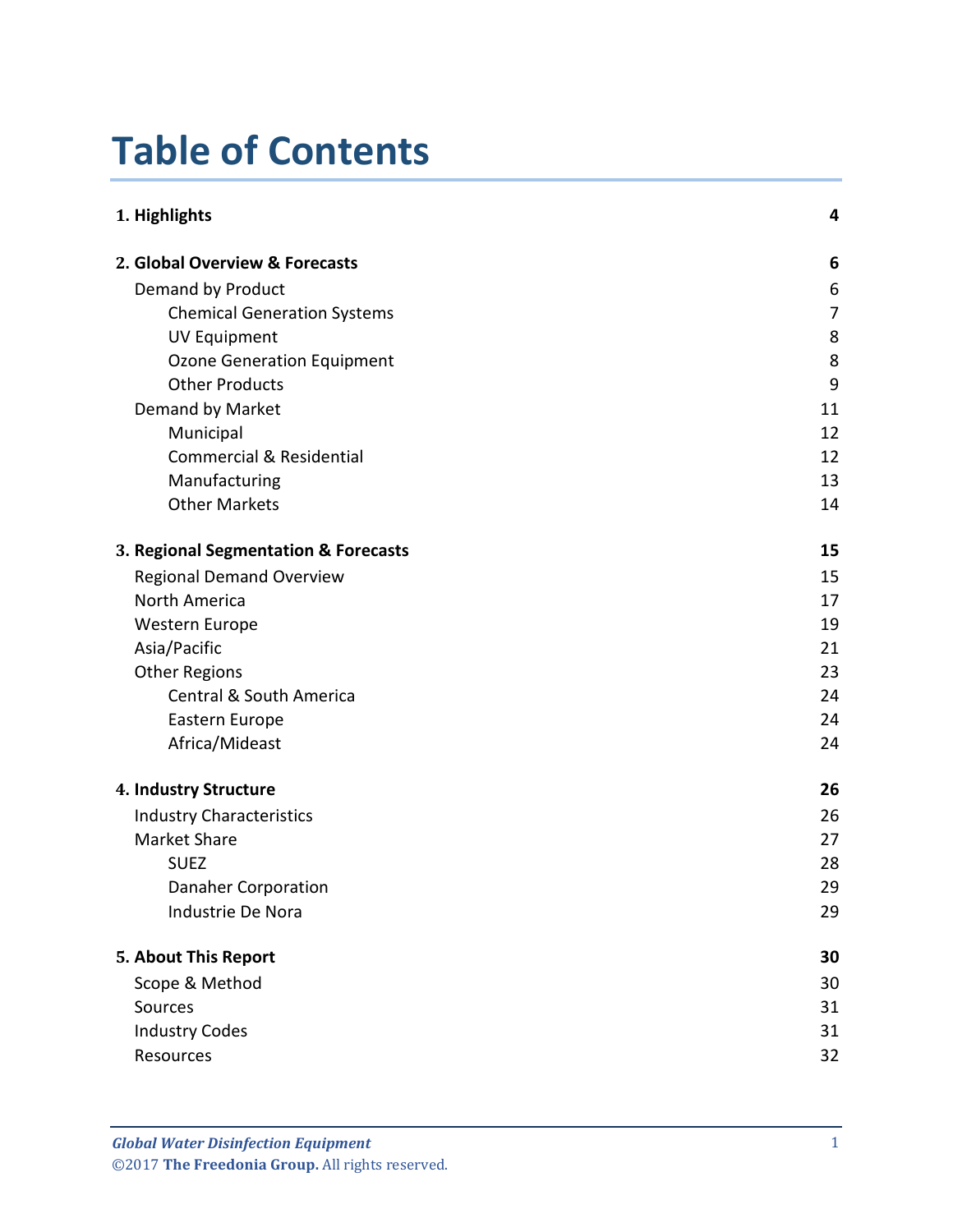# **List of Tables & Figures**

| Figure 1   Global Water Disinfection Equipment Market Outlook                                                | 5               |
|--------------------------------------------------------------------------------------------------------------|-----------------|
| Figure 2   Global Water Disinfection Equipment Demand by Product; 2006, 2011,<br>2016, 2021 (US\$ mil)       | 6               |
| Table 1   Global Water Disinfection Equipment Demand by Product; 2006, 2011,<br>2016, 2021 (US\$ mil)        | $6\phantom{1}6$ |
| Figure 3   Global Water Disinfection Equipment Demand by Product; 2006, 2011,<br>2016, 2021 (%)              | 10              |
| Figure 4   Global Water Disinfection Equipment Demand by Market; 2006, 2011,<br>2016, 2021 (US\$ mil)        | 11              |
| Table 2   Global Water Disinfection Equipment Demand by Market; 2006, 2011,<br>2016, 2021 (US\$ mil)         | 11              |
| Figure 5   Global Water Disinfection Equipment Demand by Market; 2006, 2011,<br>2016, 2021 (%)               | 14              |
| Figure 6   Global Water Disinfection Equipment Demand by Region; 2006, 2011,<br>2016, 2021 (US\$ mil)        | 15              |
| Table 3   Global Water Disinfection Equipment Demand by Region; 2006, 2011, 2016,<br>2021 (US\$ mil)         | 15              |
| Figure 7   Global Water Disinfection Equipment Demand by Region; 2006, 2011,<br>2016, 2021 (%)               | 16              |
| Figure 8   NA: Water Disinfection Equipment Demand by Product; 2006, 2011, 2016,<br>2021 (US\$ mil)          | 17              |
| Figure 9   NA: Water Disinfection Equipment Demand by Market; 2006, 2011, 2016,<br>2021 (US\$ mil)           | 17              |
| Table 4   NA: Water Disinfection Equipment Demand by Product & Market; 2006,<br>2011, 2016, 2021 (US\$ mil)  | 18              |
| Figure 10   WE: Water Disinfection Equipment Demand by Product; 2006, 2011,<br>2016, 2021 (US\$ mil)         | 19              |
| Figure 11   WE: Water Disinfection Equipment Demand by Market; 2006, 2011, 2016,<br>2021 (US\$ mil)          | 19              |
| Table 5   WE: Water Disinfection Equipment Demand by Product & Market; 2006,<br>2011, 2016, 2021 (US\$ mil)  | 20              |
| Figure 12   A/P: Water Disinfection Equipment Demand by Product; 2006, 2011,<br>2016, 2021 (US\$ mil)        | 21              |
| Figure 13   A/P: Water Disinfection Equipment Demand by Market; 2006, 2011,<br>2016, 2021 (US\$ mil)         | 21              |
| Table 6   A/P: Water Disinfection Equipment Demand by Product & Market; 2006,<br>2011, 2016, 2021 (US\$ mil) | 22              |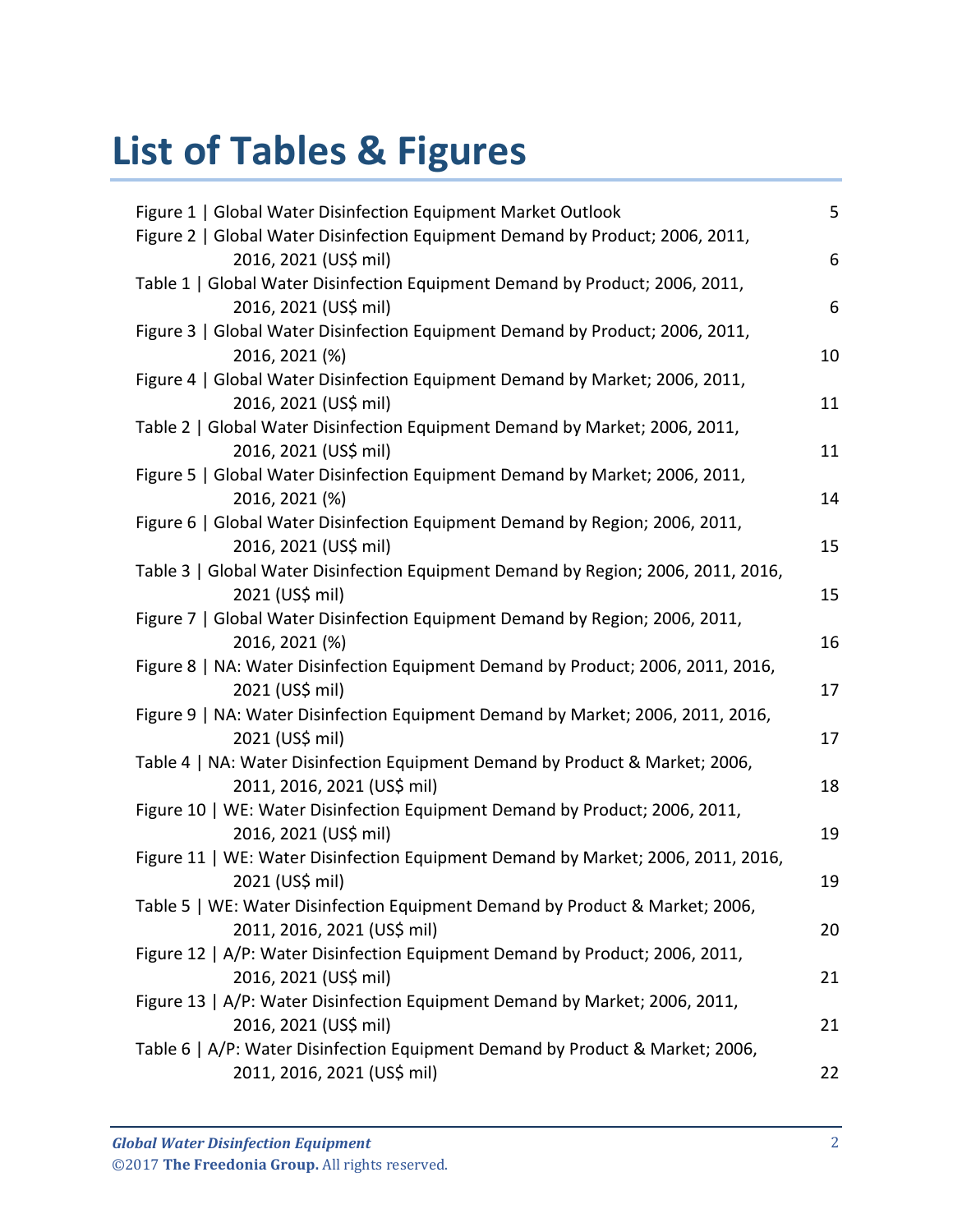# **List of Tables & Figures (***continued***)**

| Figure 14   OR: Water Disinfection Equipment Demand by Region; 2006, 2011, 2016, |    |
|----------------------------------------------------------------------------------|----|
| 2021 (US\$ mil)                                                                  | 23 |
| Figure 15   OR: Water Disinfection Equipment Demand by Product; 2006, 2011,      |    |
| 2016, 2021 (US\$ mil)                                                            | 23 |
| Table 7   OR: Water Disinfection Equipment Demand by Region & Product; 2006,     |    |
| 2011, 2016, 2021 (US\$ mil)                                                      | 25 |
| Figure 16   Global Water Disinfection Equipment Market Share by Company, 2016    | 27 |
| Table 8   Leading Suppliers to the Global Water Disinfection Equipment Market    | 28 |
| Table 9   Industry Codes Related to Water Disinfection Equipment                 | 31 |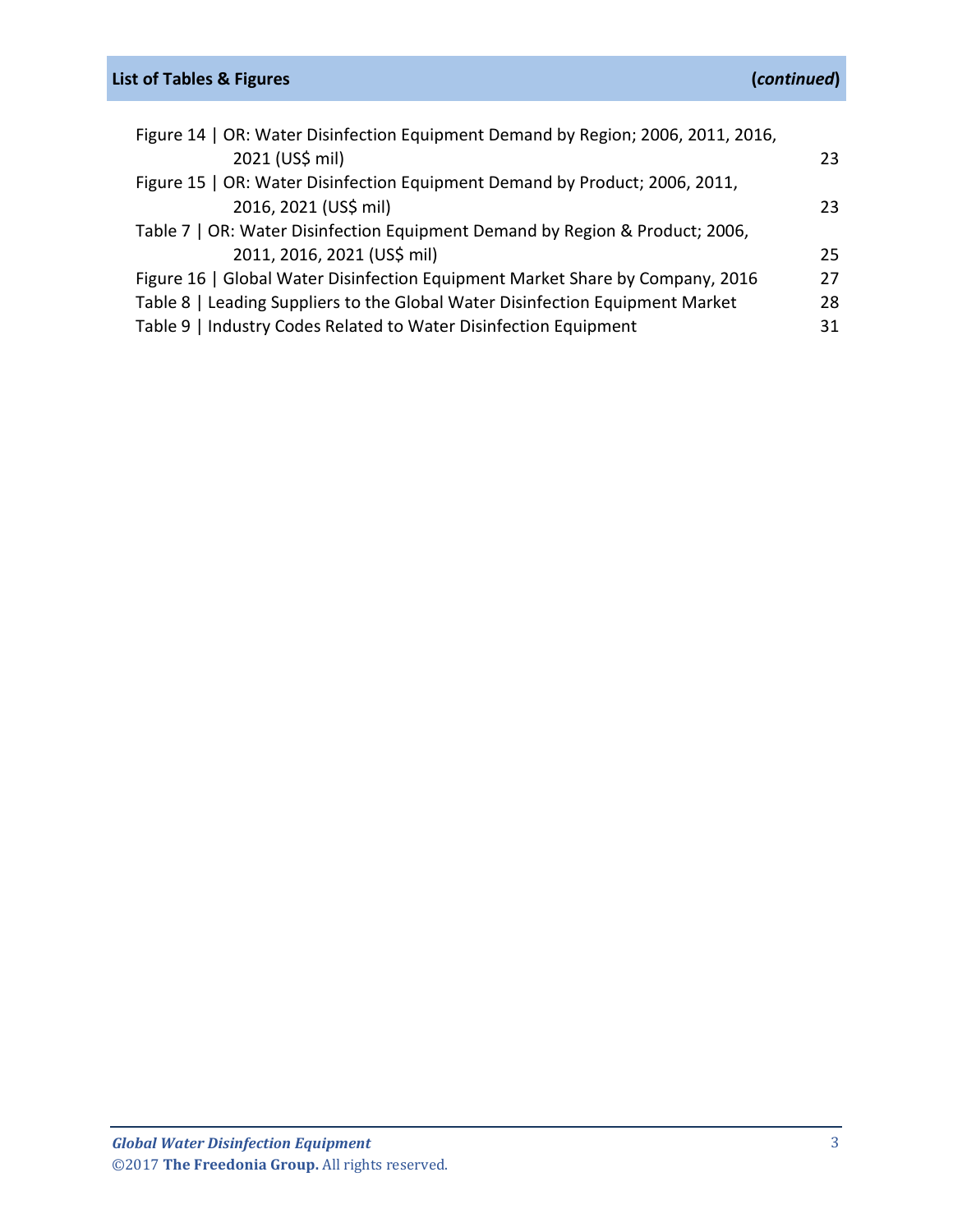# <span id="page-4-0"></span>**About This Report**

# <span id="page-4-1"></span>**Scope & Method**

This report forecasts global demand in 2021 for water disinfection equipment by product, market, and major world region in US dollars at the manufacturers' level. Product segments include:

- chemical generation systems
- ultraviolet (UV) equipment
- ozone generation equipment
- other products such as thermal equipment, ultrasonic equipment, and electrolytic equipment.

In the scope of this report, water disinfection equipment is defined as equipment used to treat water used as supply, process, cooling, or boiler water, or wastewater from municipal and industrial sources. Excluded from this report are bulk chemicals not administered via chemical generation equipment, other types of water treatment equipment such as filtration or membrane systems, and non-treatment equipment such as monitoring and metering systems.

Reported markets encompass:

- municipal
- commercial and residential
- manufacturing
- other markets such as power generation, aquaculture and agriculture, mining, and oil and gas production.

Major world regions include North America, Western Europe, Asia/Pacific, and all other regions. To illustrate historical trends, world, product, market, and regional demand (including product and market segments) are provided for 2006, 2011, and 2016.

This report quantifies trends in terms of compound annual growth rates (CAGRs), which, by definition, employ in their calculation only the first and last datapoints over a period. The CAGR is used to describe forecast growth, defined as the trend beginning in the base year and ending in the forecast year. Forecasts are developed via the identification and analysis of pertinent statistical relationships and other historical trends and events, as well as their expected impact over the forecast period. Readers are encouraged to consider historical volatility when assessing particular annual values along the forecast trend, including in the forecast year.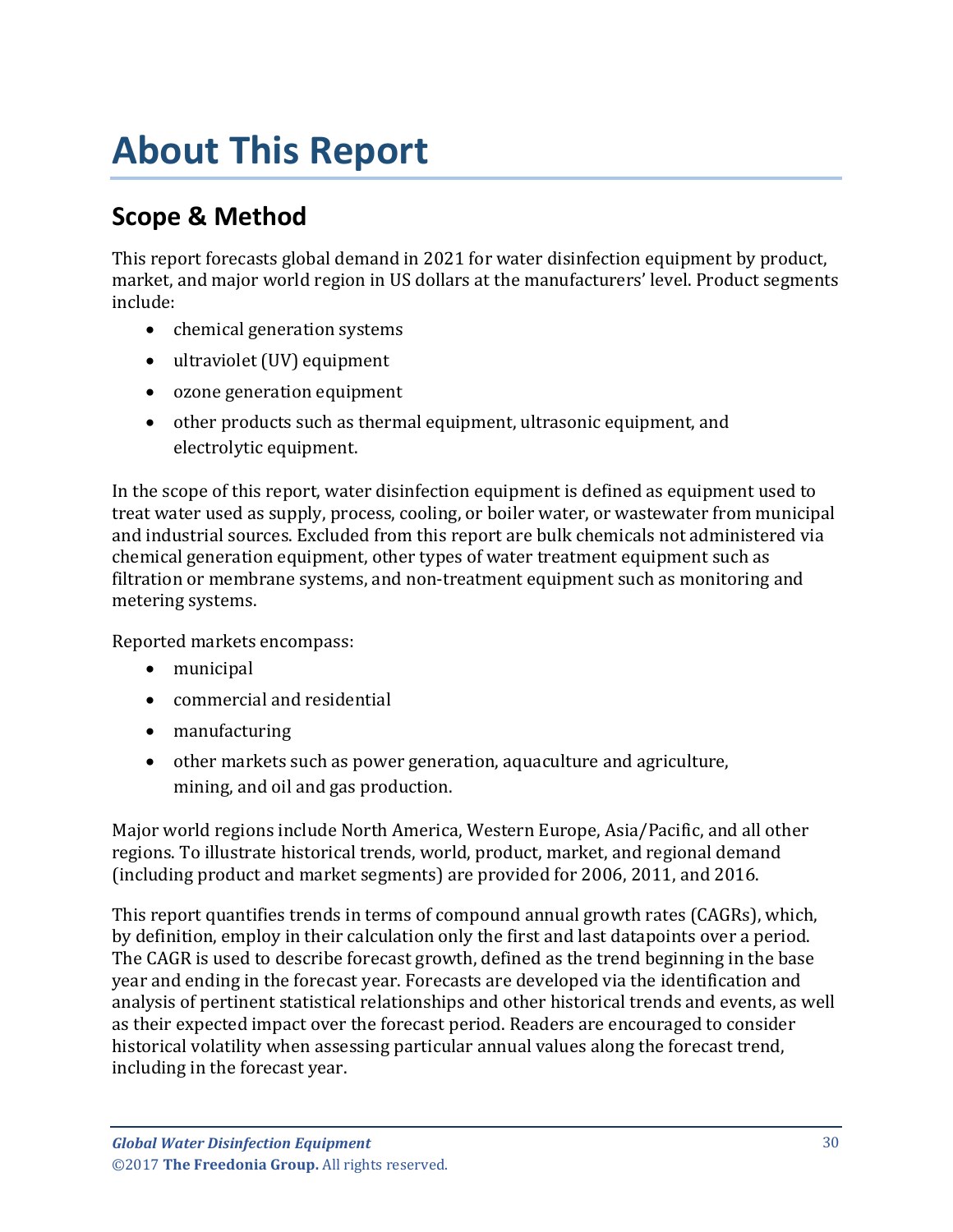#### **About This Report**

For any given historical year, US dollar amounts are obtained from values expressed in applicable local currency. These local currency values are converted to US dollars using a constant 2016 exchange rate. For forecast years, the US dollar amounts assume the same annual exchange rate as that prevailing in 2016. Other various topics, including profiles of pertinent leading suppliers, are covered in this report. A full outline of report items by page is available in the Table of Contents.

## <span id="page-5-0"></span>**Sources**

*Global Water Disinfection Equipment* (FW35066) is based on [a comprehensive industry](http://www.freedoniagroup.com/DocumentDetails.aspx?ReferrerId=FL-FOCUS&studyid=3563)  [study](http://www.freedoniagroup.com/DocumentDetails.aspx?ReferrerId=FL-FOCUS&studyid=3563) published by The Freedonia Group. Reported findings represent the synthesis and analysis of data from various primary, secondary, macroeconomic, and demographic sources including:

- firms participating in the industry, and their suppliers and customers
- government/public agencies
- national, regional, and international non-governmental organizations
- trade associations and their publications
- the business and trade press
- indicator forecasts by The Freedonia Group
- the findings of other reports and studies by The Freedonia Group.

Specific sources and additional resources are listed in the Resources section of this publication for reference and to facilitate further research.

# <span id="page-5-1"></span>**Industry Codes**

<span id="page-5-2"></span>

| Table 9   Industry Codes Related to Water Disinfection Equipment |                                                        |                                |                                 |  |  |
|------------------------------------------------------------------|--------------------------------------------------------|--------------------------------|---------------------------------|--|--|
| <b>NAICS/SCIAN 2007</b>                                          |                                                        | <b>SIC</b>                     |                                 |  |  |
| North American Industry Classification System                    |                                                        | <b>Standard Industry Codes</b> |                                 |  |  |
|                                                                  |                                                        |                                |                                 |  |  |
| 221310                                                           | Water Supply and Irrigation Systems                    | 3559                           | Special Industry Machinery, NEC |  |  |
| 333319                                                           | Other Commercial and Service Industry<br>Machinery Mfg | 3589                           | Service Industry Machinery, NEC |  |  |
| 335129                                                           | Other Lighting Equipment Mfg                           | 3648                           | Lighting Equipment, NEC         |  |  |
|                                                                  |                                                        | 4941                           | Water Supply                    |  |  |
|                                                                  |                                                        |                                |                                 |  |  |

Source: US Census Bureau

# **Copyright & Licensing**

This full report is protected by copyright laws of the United States of America and international treaties. The entire contents of the publication are copyrighted by The Freedonia Group.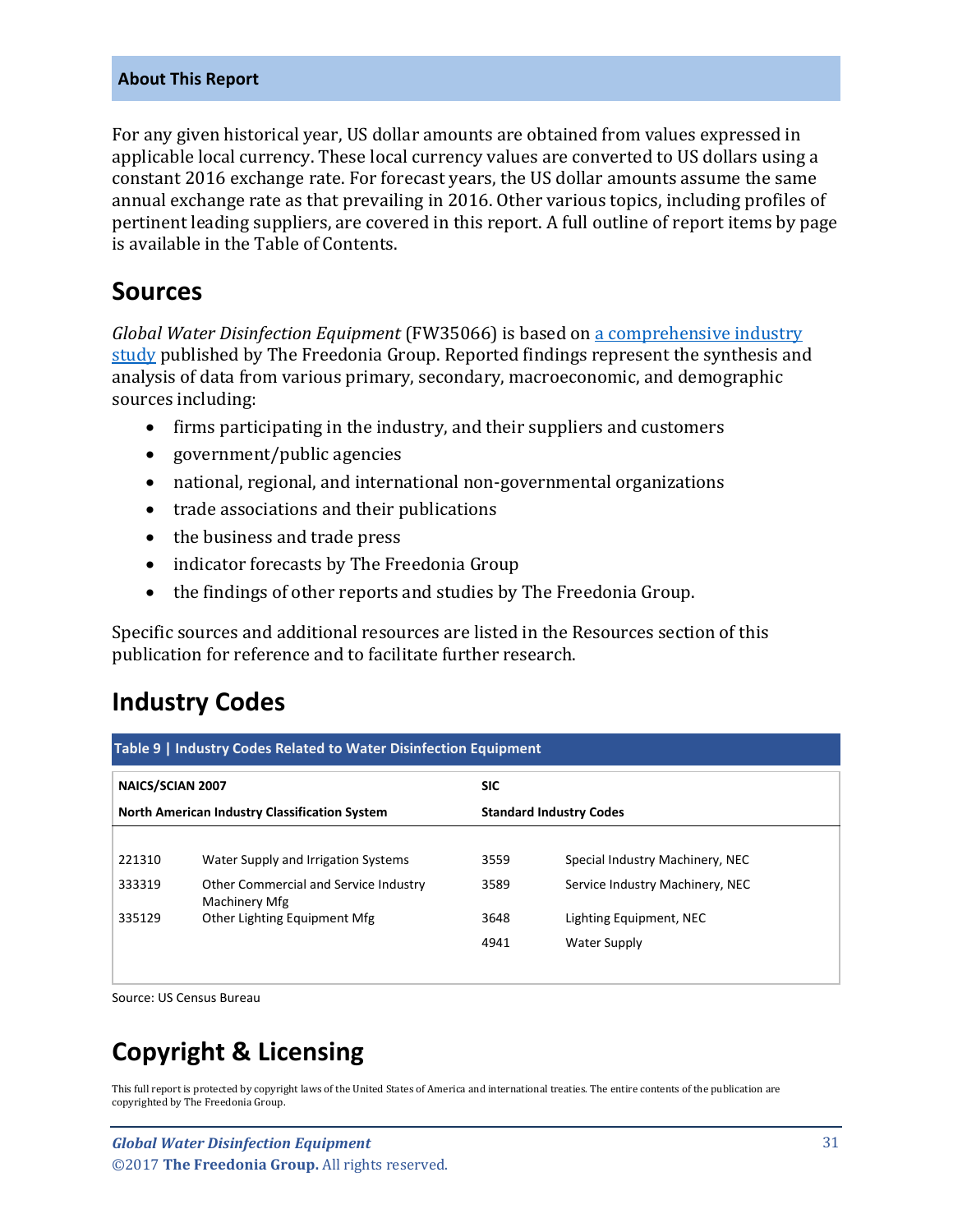### <span id="page-6-0"></span>**Resources**

#### **The Freedonia Group**

 *[Global Water Disinfection Equipment Market,](http://www.freedoniagroup.com/DocumentDetails.aspx?ReferrerId=FL-FOCUS&studyid=3563)* August 2017 **[Freedonia Industry Studies](http://www.freedoniagroup.com/Home.aspx?ReferrerId=FL-Focus)**  *[Global Water Treatment Chemicals Market,](http://www.freedoniagroup.com/DocumentDetails.aspx?ReferrerId=FL-FOCUS&studyid=3537)* June 2017  *[Drilling Fluids & Chemicals Market in the US,](http://www.freedoniagroup.com/DocumentDetails.aspx?ReferrerId=FL-FOCUS&studyid=3515)* May 2017  *[Global Air & Fluid Filters Market,](http://www.freedoniagroup.com/DocumentDetails.aspx?ReferrerId=FL-FOCUS&studyid=3443)* January 2017  *[Biocides Market in the US,](http://www.freedoniagroup.com/DocumentDetails.aspx?ReferrerId=FL-FOCUS&studyid=3457)* December 2016  *[Wood Preservative Market in the US,](http://www.freedoniagroup.com/DocumentDetails.aspx?ReferrerId=FL-FOCUS&studyid=3456)* November 2016  *[Activated Carbon,](http://www.freedoniagroup.com/DocumentDetails.aspx?ReferrerId=FL-FOCUS&studyid=3467)* October 2016  *[Specialty Surfactants,](http://www.freedoniagroup.com/DocumentDetails.aspx?ReferrerId=FL-FOCUS&studyid=3448)* August 2016  *[Solvents,](http://www.freedoniagroup.com/DocumentDetails.aspx?ReferrerId=FL-FOCUS&studyid=3429)* July 2016  *[Industrial & Institutional \(I&I\) Cleaning Chemicals,](http://www.freedoniagroup.com/DocumentDetails.aspx?ReferrerId=FL-FOCUS&studyid=3424)* June 2016  *[Air & Fluid Filters,](http://www.freedoniagroup.com/DocumentDetails.aspx?ReferrerId=FL-FOCUS&studyid=3379)* April 2016  *[Corrosion Inhibitors,](http://www.freedoniagroup.com/DocumentDetails.aspx?ReferrerId=FL-FOCUS&studyid=3409)* April 2016  *[World Activated Carbon,](http://www.freedoniagroup.com/DocumentDetails.aspx?ReferrerId=FL-FOCUS&studyid=3404)* April 2016  *[World Consumer Water Treatment Systems,](http://www.freedoniagroup.com/DocumentDetails.aspx?ReferrerId=FL-FOCUS&studyid=3360)* January 2016 **[Freedonia Focus Reports](https://www.freedoniafocusreports.com/redirect.asp?progid=89534&url=/)**  *[Activated Carbon: United States](https://www.freedoniafocusreports.com/Activated-Carbon-United-States-FF35050/) [Air & Fluid Filters: United States](https://www.freedoniafocusreports.com/Air-Fluid-Filters-United-States-FF70012/) [Alkalies & Chlorine: United States](https://www.freedoniafocusreports.com/Alkalies-Chlorine-United-States-FF35010/)*

 *[Bottled Water: United States](https://www.freedoniafocusreports.com/Bottled-Water-United-States-FF10011/)*

 *[Global Water Treatment Chemicals](https://www.freedoniafocusreports.com/Global-Water-Treatment-Chemicals-FW35039/)*

 *[Specialty Biocides: United States](https://www.freedoniafocusreports.com/Specialty-Biocides-United-States-FF35011/)*

 *[Water Treatment Chemicals: United States](https://www.freedoniafocusreports.com/Water-Treatment-Chemicals-United-States-FF35039/)*

 *[Water: United](https://www.freedoniafocusreports.com/Water-United-States-FF95025/) States*

 *[World Consumer Water Treatment Systems](https://www.freedoniafocusreports.com/World-Consumer-Water-Treatment-Systems-FW90023/)*

 *[World Macroeconomy](https://www.freedoniafocusreports.com/World-Macroeconomy-FW95051/)*

**[Freedonia Custom Research](http://www.freedoniagroup.com/CustomResearch.aspx?ReferrerId=FL-Focus)**

### **Trade Publications**

*Treatment Plant Operator Magazine Water & Wastes Digest Water & Wastewater Treatment Water Intelligence Online Water Online Water Quality Products Magazine Water Technology News*